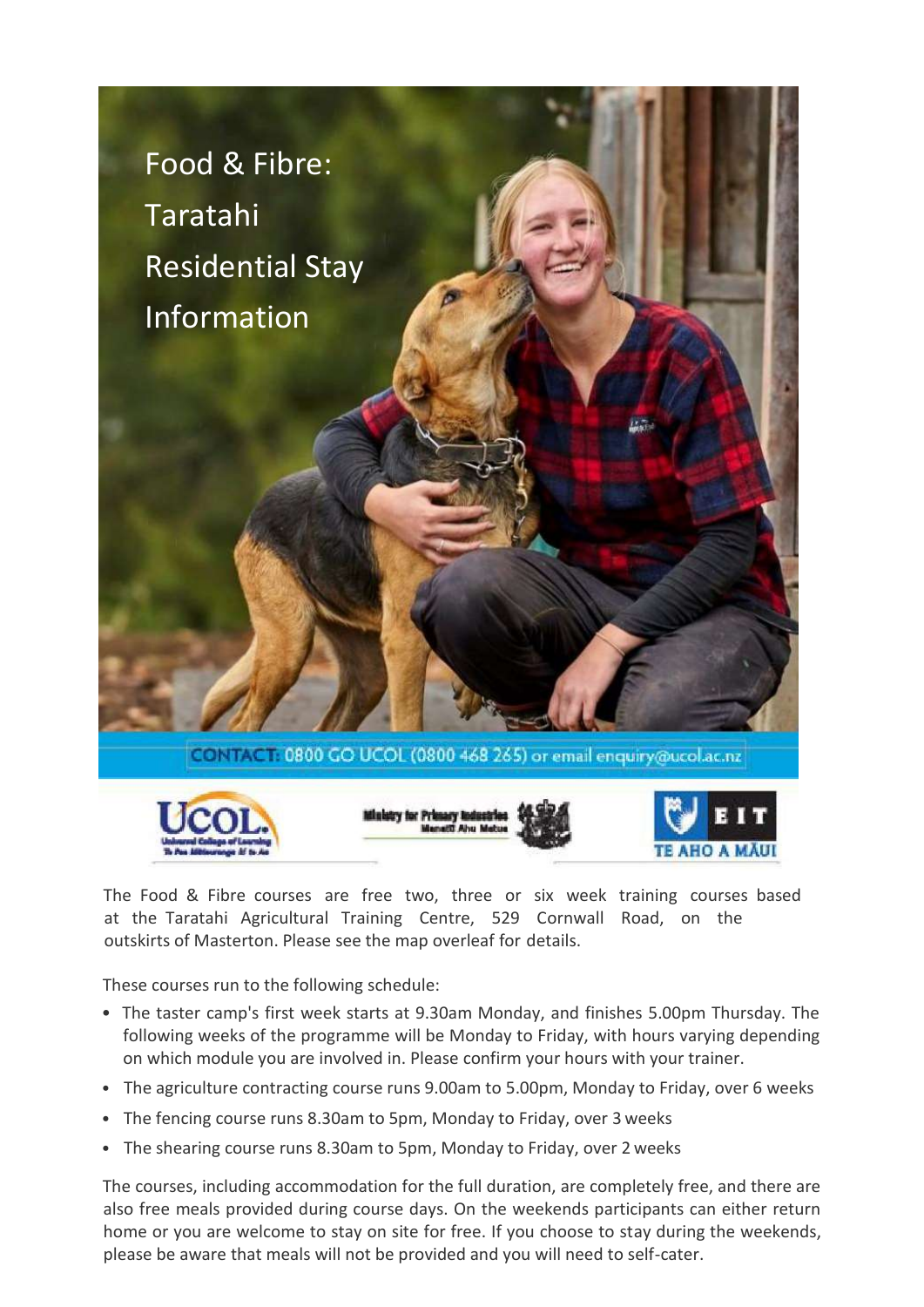How do I get there? You are expected to make your own way at your own cost to Taratahi. Come through as if you are going to Carterton/Wellington. After leaving the outskirts of Masterton you will go over a long concrete bridge. Take the first road on the left (Cornwall Road), proceed approximately 5km. Taratahi will be sign-posted on your left, after the sharp right and then left hand turns.

If you are using GPS please be aware there is a Cornwall Street in Masterton.

Should you need to be picked up from the Masterton Station, please arrange this beforehand via the Taratahai Office on 06 222 4030.

There are two taxi services available: First Choice Cabs – 027 930 2678 and Masterton Radio Taxis – 06 378 2555.



| What is provided?           | Accommodation, meals and training are provided free Monday to Thursday (or to Friday,<br>if your course runs on this day). Weekend accommodation is free if you'd like to stay,<br>however meals will not be provided on these days.                                                                                                                                                                                                           |
|-----------------------------|------------------------------------------------------------------------------------------------------------------------------------------------------------------------------------------------------------------------------------------------------------------------------------------------------------------------------------------------------------------------------------------------------------------------------------------------|
|                             | You need to notify us if you have any special dietary requirements. Laundry facilities are<br>provided. Please bring your own laundry powder. Transport to/from local farm and<br>industry visits is provided.                                                                                                                                                                                                                                 |
| What do I need to<br>bring? | Sleeping bag or bed linen, toiletries, towels, drink bottle, any snacks for between meals,<br>clothes/changes of clothes, sturdy shoes, wet weather gear, gumboots. If you are<br>intending to stay at Taratahi during the weekends you'll need to bring your own<br>food/meals for the weekend period                                                                                                                                         |
| Accommodation               | All students are accommodated in one of six pods. Each pod offers the following:<br>. Your own furnished room with a bed, desk, chair and dresser (there are 8 bedrooms<br>per pod)<br>• Heating and power<br>· Wifi access<br>. Small kitchenette and lounge, with fridge, microwave, toaster, sandwich maker, hot<br>drink making facilities and a television<br>• Shared showers and toilets (cleaned daily)<br>• Washing machine and dryer |

**you are all the second contract of the second contract of the second contract of the second contract of the second**